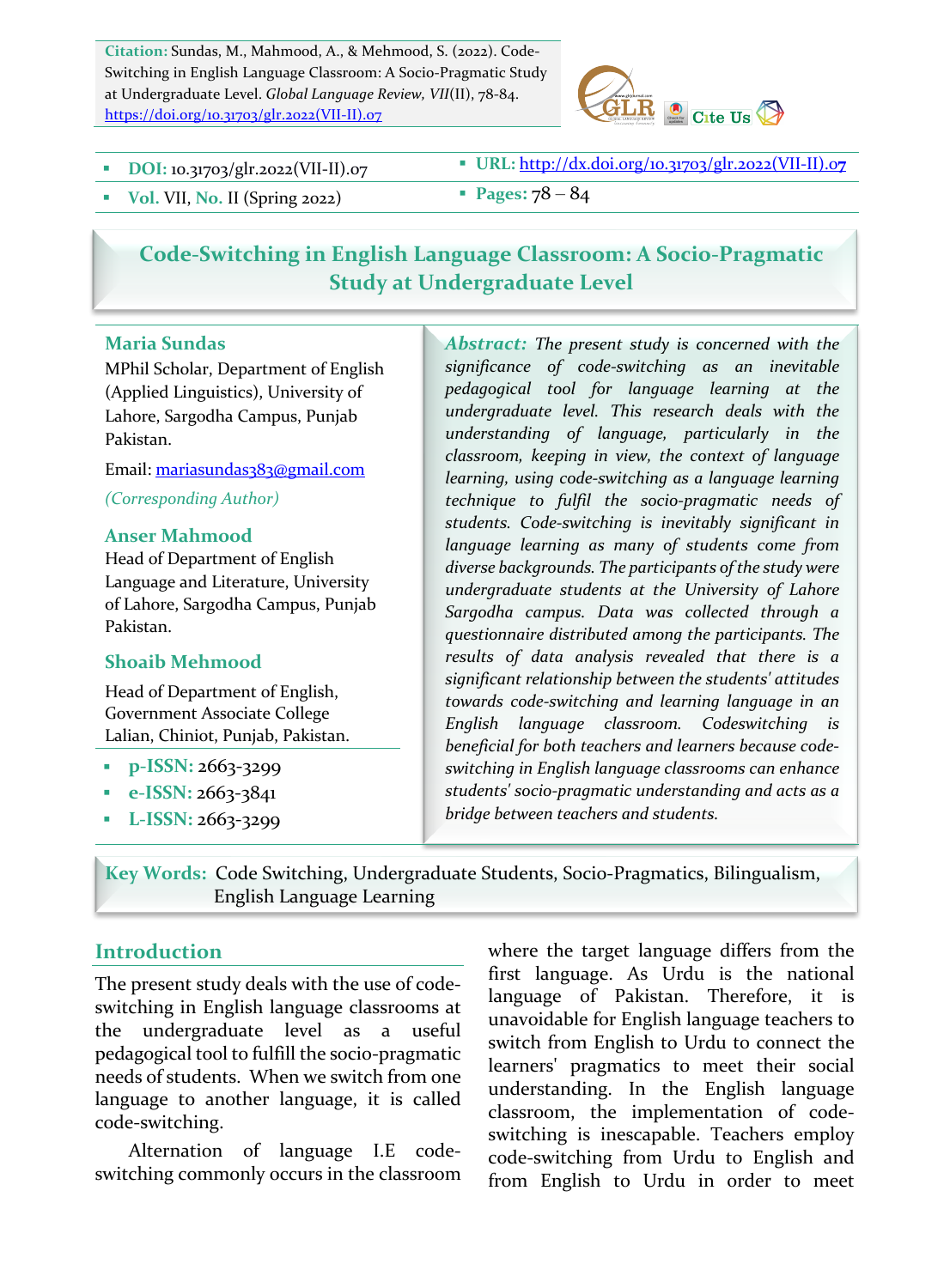students' socio-pragmatic needs. Because students from diverse background are unable to understand the entire lecture in the target language. They lack mastering of vocabulary in the target language so to bridge the gap; teachers are bound to be bilingual during English language class. Because it is very important to understand the needs of students related to language learning and then to fulfill their needs accordingly. The ultimate goal of teaching is to make the learning as effective as possible.

Teachers can deliver lectures in the target language as teachers of English language can master both languages, but to avoid the ineffectiveness of the lecture and to make language learning more effective teachers switch from English to Urdu so that students can better understand the lecture. Usually, students do not feel comfortable to participate in the target language and to convey their ideas during English language class. The restriction to use only target language is a hurdle which makes the students uncomfortable. Letting students to speak their native language, i.e., Urdu, makes them comfortable and allows them to participate and interact with teachers during language class which builds their confidence. Switching from English to Urdu during English language class is an effective pedagogical tool to deliver the lecture in context. The current study discusses the value of code-switching in an English language classroom setting.

# **Literature Review**

Code-switching, according to Gumperz, is "the juxtaposition within the same speech exchange of passages of speech belonging to two different grammatical systems or subsystems"  $(Gumperz, 1982)$ . (1982:59). Rodman and Fromkin (1998) further described code-switching as "the introduction of a word or phrase from a language other than the one being spoken into a single sentence, or the switching between two languages or dialects" (Rodman & Fromkin, 1998: 522). Cook (2000) has added the interlocutors to Rodman and Fromkin's definition - "moving from one language to the other in the middle of a speech when both speakers know the same two languages" (Cook, 2000:83).

"When a speaker alternates between two or more language varieties in the same discussion," code-switching, or language mixing, occurs (Shartiely, 2016, p.215). According to Mabule  $(2015, p. 340)$ , codeswitching is "the moving of a speaker from language A to language B." Furthermore, most academics make no distinction between code-switching and code-mixing; they are defined and used interchangeably (Suek, 2017). According to Hasan and Akhand  $(2015)$ , code-switching and code-mixing are interchangeable. Code-switching is now widespread among the bilinguals' speech and their communication (Halim & Maros, 2014). Code-switching is prevalent in a bilingual environment (Suek, 2017). According to Bullock and Toribio, bilinguals can separate their language communication capacity in speech production, like having knowledge that when to use both their first language and second language or switching to another language or code (2009, as referenced in Grima,  $2013$ ). As a result, it is possible to say that codeswitching and codemixing are equivalent in theory.

Code-switching is used to describe when a speaker use to switches or changes from one language to another in discourse. When it comes to Pakistani classrooms, this is something that happens frequently. It is considered both positive and bad perspective, which leaves its impacts on the human body and mind. An initial study was conducted to determine how Pakistani students viewed code-switching by their teachers during English lectures at the graduation level. The point of view of various students on code-switching of professors/lecturers in the classroom are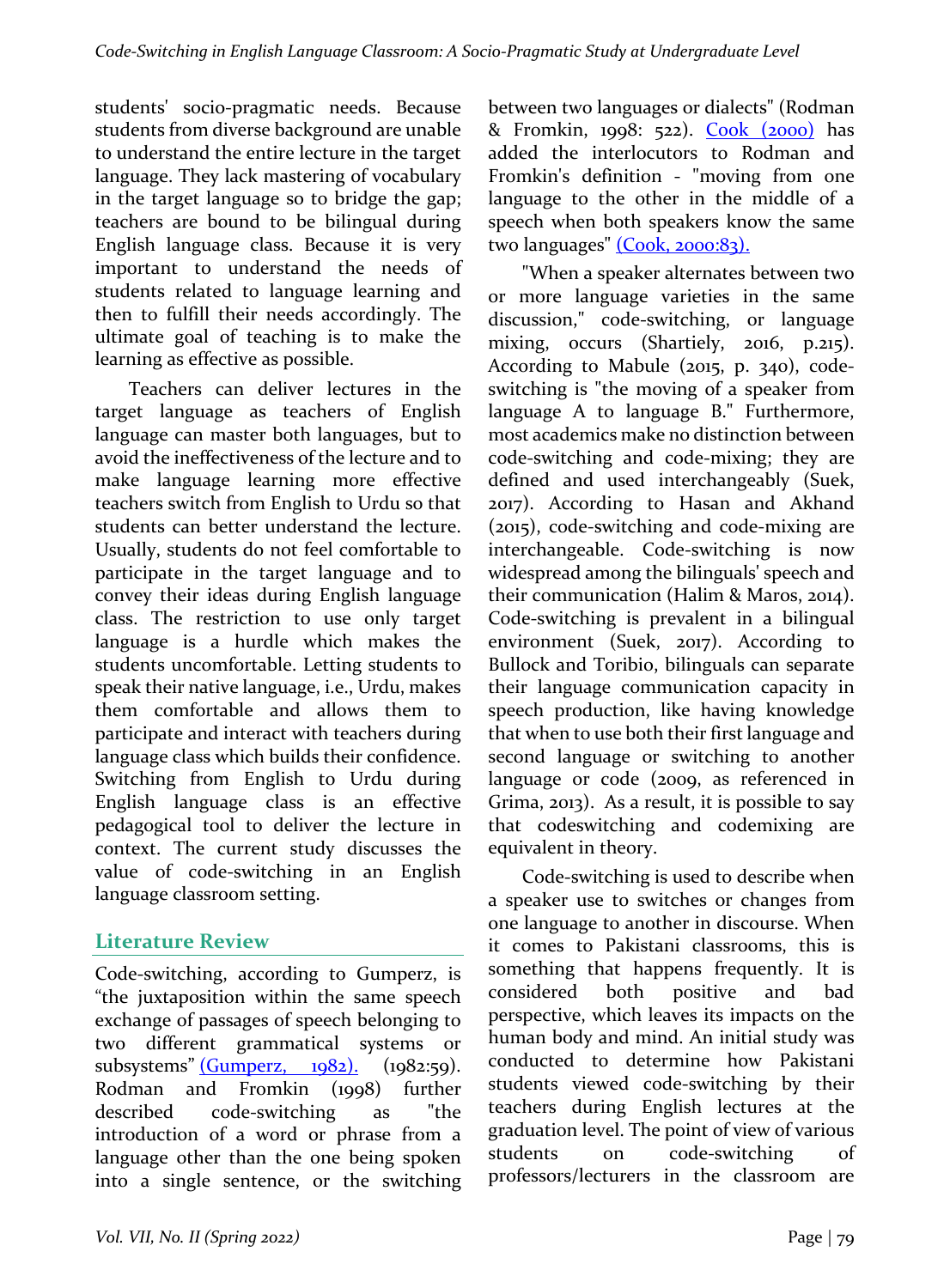expressed differently. It is vital to investigate if moving between two different codes in an English classroom is beneficial or not and how students perceive this codeswitching behavior. The researchers used a questionnaire of a five-point Likert scale and twelve open-ended questions to assess students' impressions of English language teachers' code-switching during lectures to gather their data. According to the study's findings, students have a positive attitude towards their professors' code-switching; however, some students believe that their teachers' code-switching results in their exposure to the English language being limited. Codeswitching, English as a second language, and the use of Urdu as L<sub>1</sub> are just a few examples (Fareed, Humayun & Akhtar, 2016).

For the past two decades, the topic of code-switching (CS) has grabbed people's interest. This exploratory anthropological study reveals the current state of classroom Code-switching in English as a Foreign Language (EFL) courses in Libyan institutions. Its goal is to study how EFL teachers use code-switching to help with the teaching/learning process. This study included 6 EFL teachers and their students from 3 different Libyan universities. A total of 15 hours of classroom observation and 24 student interviews were undertaken. The findings demonstrated that on occasion, classroom participants' primary language L1, Arabic, was used for educational and social purposes. "Clarification, Repetition, Recapitulation, and Socialization" are the functions. Teachers and students are enthusiastic about using the teacher's codeswitching to address pedagogical and social challenges (Adriosh & Razi, 2019).

The research conducted by **Josefsson**, **2010** demonstrates that code-switching is improvised and dictated by classroom circumstances in most scenarios. Most teachers are agreed that English should be used in the English classroom to the greatest extent. Still, they also agreed that by using the first language might help students in learning, particularly when teaching grammar and vocabulary (Josefsson, 2010).

According to Nordin, Ali, Zubir & Sadjirin 2013 Many English language teachers and ESL students in Malaysia are well-known for using more than one language code in official classroom contexts, even in the United States (Then & Ting, 2009). There are various factors that may contribute to the prevalence of code-switching, if we say in other words, code-switching should be linked with certain communication objectives. Specifically, this study aims to understand how ESL students perceive the use of code-switching functions by English teachers at the college level. Does it respond to the research questions posed in the preceding paragraph:  $(i)$  What are the opinions of ESL students on the practice of code-switching in English classes? Secondly, when does code-switching best for ESL students in an English-language classroom environment? The  $45$  diploma students who took part in this study were chosen randomly from a pool of applicants. An online survey questionnaire was used in the study to gather information about students' views about code-switching in their classroom and their usage of the topic. According to the statistics, code-switching was supported by most ESL students. Code-switching is a technique that can be used to assist ESL students in better understanding the target language. So students are required to use their first language in the classroom to understand English. (Nordin, Ali, Zubir & Sadjirin 2013).

In today's world of globalization and technological growth, the bulk of the world's population is using L1 and L2 rather than being monolingual. The number of people who speak many languages is always growing. The number of languages one knows has a significant influence on one's chances of success (Ahmad and Jusoff, 2009). As a result, many educational institutions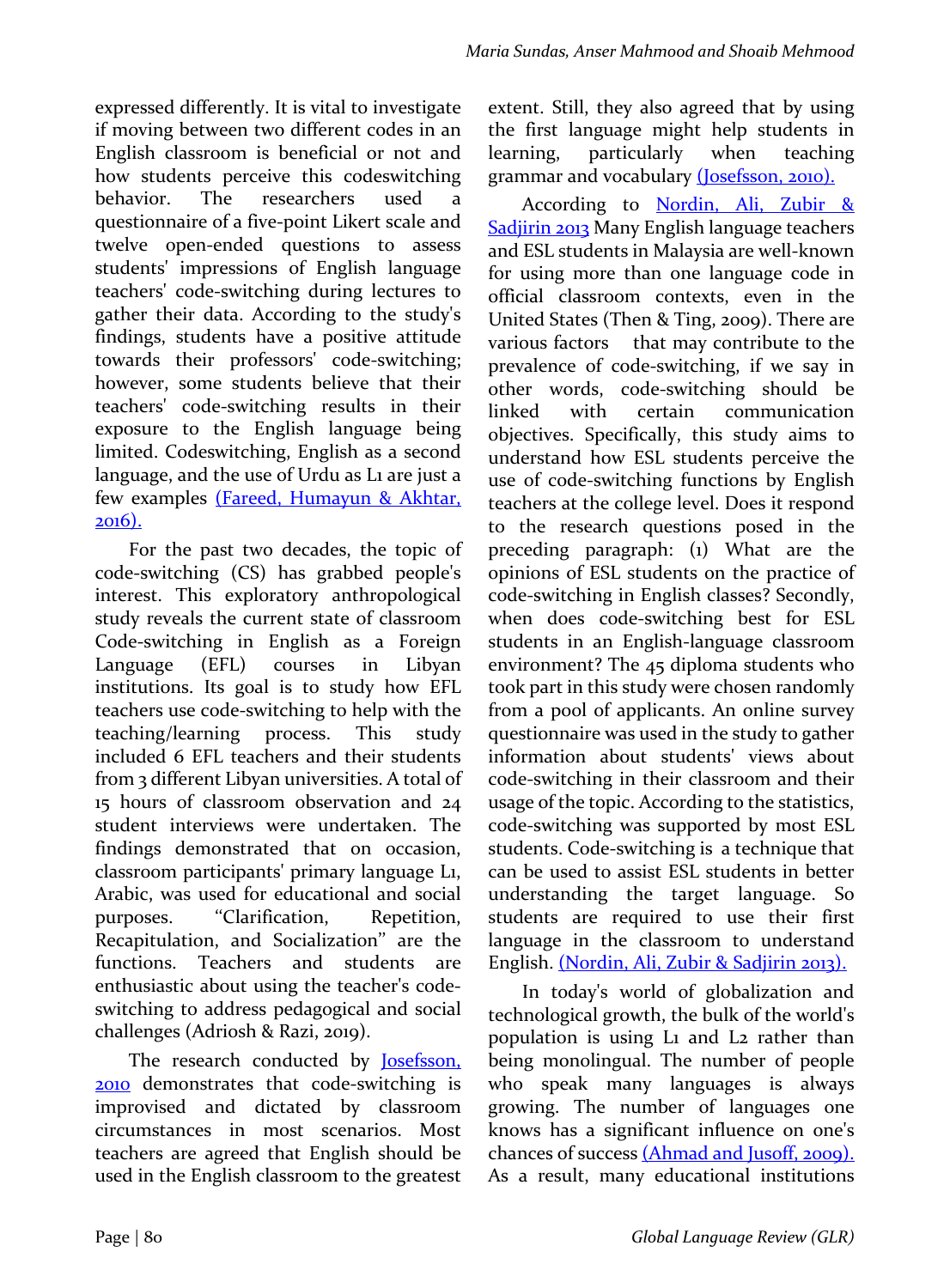and institutions of higher learning have students who are fluent in a second or foreign language. In Nigeria, Oman, Tanzania, Bangladesh, and Malaysia, English is generally required at both primary and secondary level as well as at higher education (Fasanmi, 2011; Al- Husseini, 2006; Foo & Richard, 2004; Ministry of Education, 2011).

Jacobson emphasized the importance of bilingualism. According to Jacobson, codeswitching is essential as it [1] provides students with adequate knowledge of both languages to deal with grammar and lexical information;  $\lceil 2 \rceil$  allows students to varying language proficiency to concentrate on the understanding the different concepts being presented; and  $\lceil 3 \rceil$  establishes equal status for both languages within the class while learning a language which is likely to encourage a balanced and favorable viewpoint  $(Iacobson, 1983)$ . This is supported by the research findings conducted by Martin (1999). Teachers of foreign languages, according to her, code-switch in their classrooms for seven reasons: [1] To distinguish between 'performing a lesson' and 'talking about a lesson,' it is necessary to use the phrase 'performing a lesson'. 'Performing a lesson' is distinguished from 'talking about the lesson,' and 'talking about a lesson is distinguished from 'talking in a lesson,' Fourteenth, to switch the tone or make an aside; Fifteenth, to distinguish between questions and debates, Sixteenth, to bring out the distinct voices of distinct characters within a story, and the Seventh one, to distinguish classroom management comments.

Milroy and Musyken  $(1995)$  are of the view that it is possible to switch codes between different speakers' turns or between articulations in any single turn in a conversation. It can even happen within any single sentence. The constructions required by researchers focusing on code-switching are particularly major for peruses to track down the reasons or portions of codeswitching. Furthermore, to the extent that discussion coarseness, clarifications joining code-switching are ambiguous from those of a singular phonetic blend. In that breaking point, while switching between languages occurs in a single sentence, the parts from the two languages are routinely prosodically related together. Different codes, tongues, or styles of an indistinguishable language can give semantic arrangement in code-switching (Myers-Scotton, 1993).

According to Leshite (1988), Codeswitching, as stated in Mncwango (2004), does not imply that the speaker cannot express himself well in any of the languages he combines. Due to a variety of factors, it is the best-suited combination. According to Baker (1996), code-switching emphasizes a certain notion, replaces an unfamiliar word or phrase, explains specific points, relieves stress, provides humor, exercises authority, and increases efficiency. According to Duran  $(1994)$ , Chinese individuals turn on to project a sense of prestige and westernization.

Eldridge (1996) perceives that codeswitching is used when a message has been sent presently isn't regarded. Also, the speakers impel the code to make, stress, and explain their message  $(p. 303)$ . Codeswitching is a strong learning approach for understudies who have confined sales of the English language (Ahmad, 2009, p. 49; Probyn 2010). In multilingual conditions, cook (2001) confides in it as a brand name and customary response. Also, Li (2000) sees code-switching as an inside and out OK and routine penchant rather than a sign of bluntness when a bilingual upgrades codes while visiting with another bilingual

# **Research Question**

Is Code-switching an effective tool for teaching to enhance the socio-pragmatic needs of English language learners at the undergraduate level?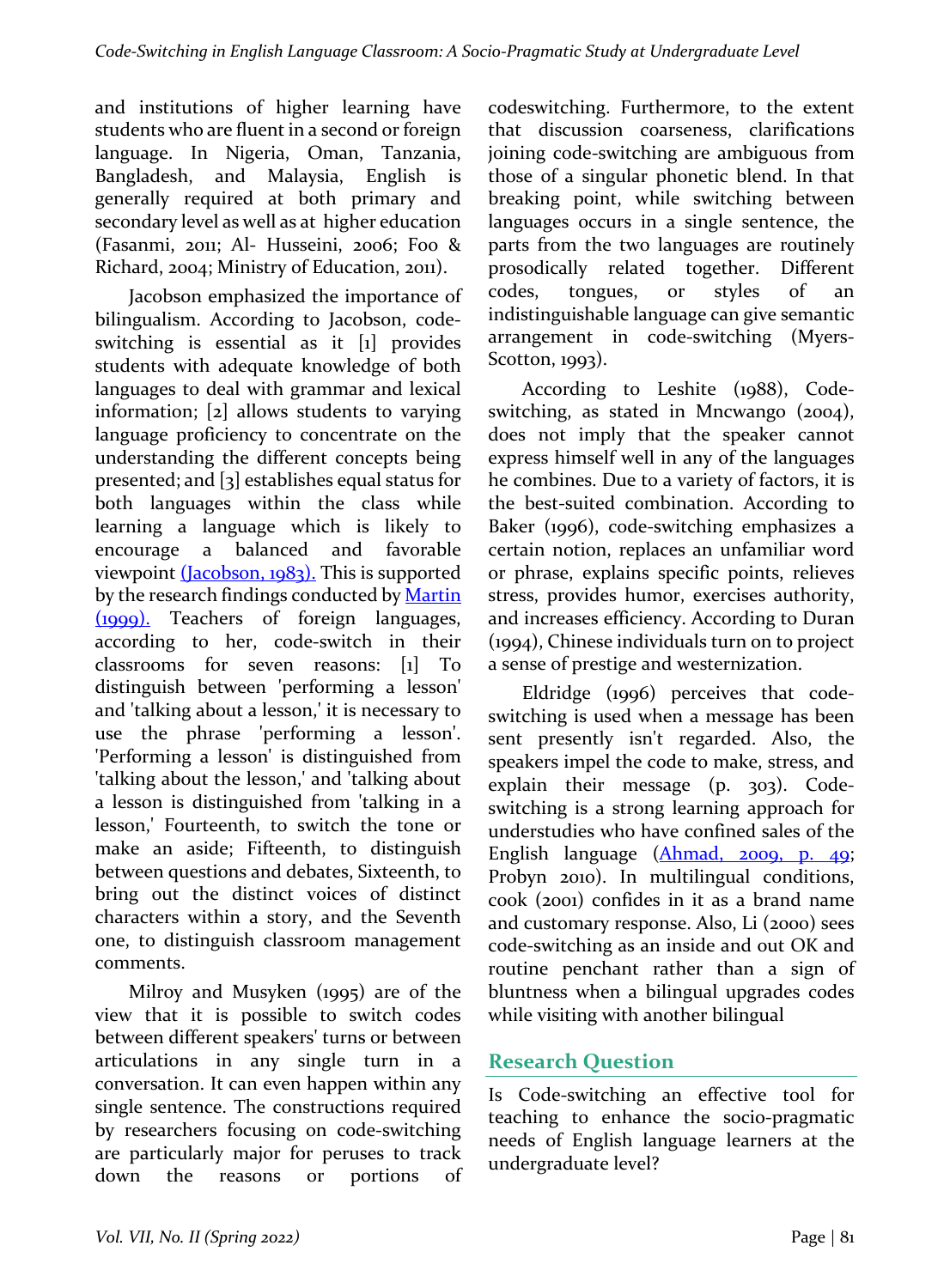## **Objective of the Study**

To study Code-switching as a pedagogical tool in English language class room at the undergraduate level.

#### **Delimitations of the Study**

The phenomenon of Code-Switching has been tested in the context of the sociopragmatic aspect of language learning at the department of English, University of Lahore Sargodha campus. Because this study is based on limited, convenient sample size, the study's findings cannot be generalized.

### **Methodology**

This study is quantitative in approach. The data is collected and analyzed quantitatively. The population of research is the total number of students from the selected institutions, from which the sample are collected. Department of English, University of Lahore Sargodha campus constitutes population.

200 students from the English department were taken as the sample of research by using convenient sampling. These 200 students were opted to fill out questionnaires. The questionnaire was designed for the students only. For the present research, data is collected through questionnaires from students.

The questionnaire was based on closeended questions. Total number of questions in the questionnaire are 20. This technique is useful when it comes to gathering data from a wide number of people. Scheweers (1999), Tang (2002), and Burden's studies were used to create the tool (2001). It was designed with the Likert Scale in consideration. (Likert Scale  $5-1$ ) The questionnaire is Coded as:

5=Strongly Agree 4=Agree 3=No opinion 2=Disagree 1=Strongly Disagree 

# **Results and Discussions**

The results of the study shows that the majority of students in English language classrooms have favorable opinions towards code-switching in English language classroom. Out of 200 students, 57.5% students are agreed and  $18.5\%$  are strongly agreed that they do not feel confident while speaking in the English language class.  $49.5\%$ students are agreed while  $35\%$  are strongly agreed that code-switching should be the part of English language class at undergraduate level. 58.5% students are agreed, and 27% are strongly agreed with the statement that teachers should use Urdu in English language class.  $43.5\%$  of students are agreed and  $46.5\%$  are strongly agreed they give attention to the lectures and understand everything when the teacher uses codeswitching in English language class.  $45.5\%$ students are agreed and  $46\%$  are strongly agreed that the technique of Code-switching helps to understand the lecture in a better way.

 $27.5\%$  students are agreed, and  $61\%$  are strongly agreed that they prefer that the teacher explain each and everything in the lecture in both languages (Urdu and English) for better output.  $48.5\%$  students are agreed and  $37.5\%$  are strongly agreed that  $Code$ switching is a very interesting phenomenon.  $46\%$  students are agreed and  $44\%$  are strongly agreed that Code-switching enables them to completely acquire which is being explained in the lectures or the lessons and they can easily prepare them.  $49\%$  students are agreed, and  $40\%$  are strongly agreed that Code-switching makes the lesson interesting.  $54\%$  of students are agreed, and  $32\%$  are strongly agreed that they like code-switching in their English class.

When it was asked by the researcher whether Code-switching is a waste of time, 38% of the students are strongly disagreed,  $47\%$  are disagreed with the statement. when it comes to the statement that Code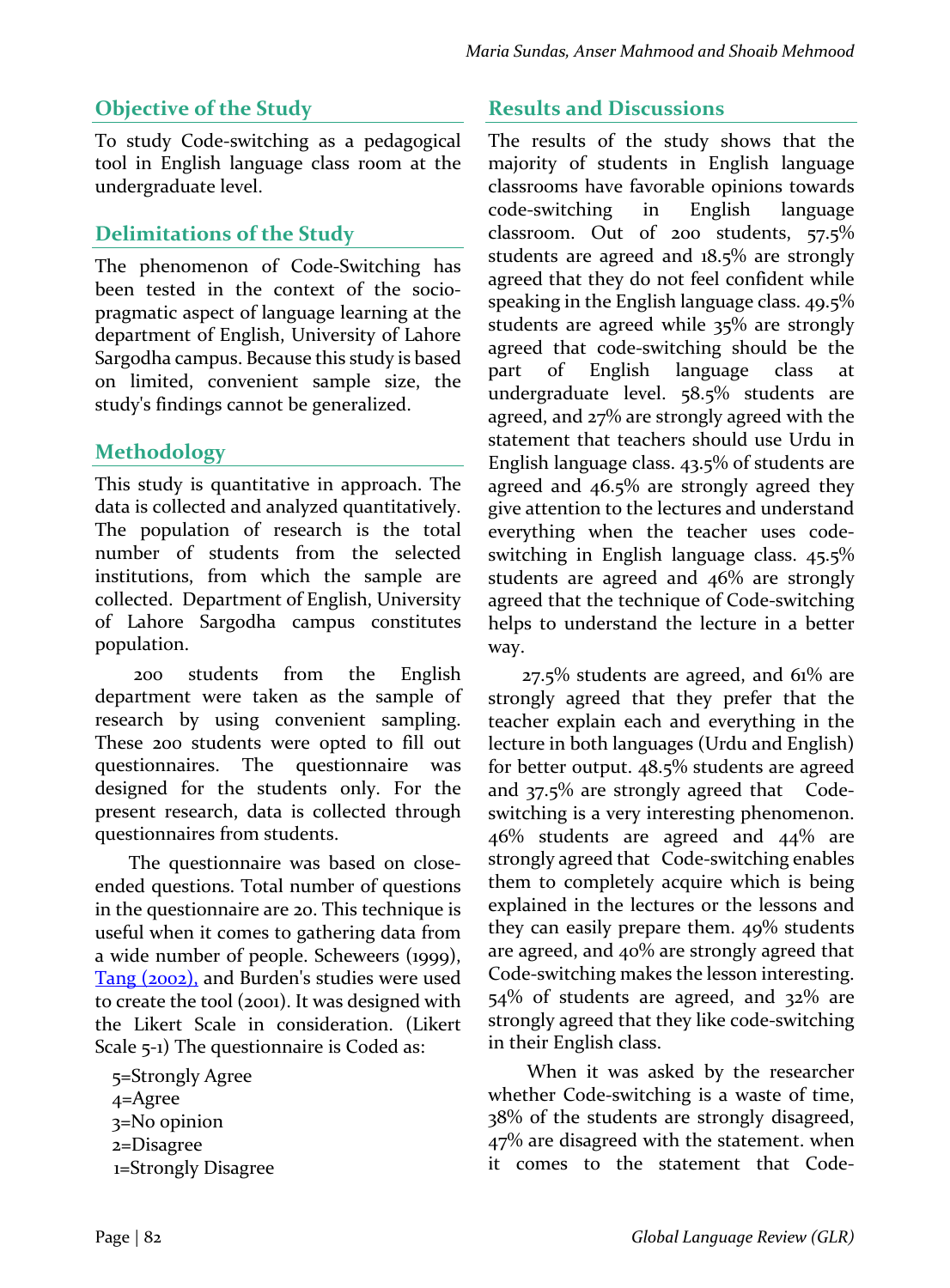switching complicates the lesson  $29.5\%$  are strongly disagreed 54.0% students are disagreed with the statement  $11\%$  of the students are strongly disagreed, 51% are disagreed with the statement that Codeswitching retards the pace of the lesson.  $63\%$ students are agreed and  $25.5\%$  are strongly agreed that they feel confident in learning the lesson through code- switching. 58% students are agreed and  $32\%$  are strongly agreed that Code switching helps us to deliver the things quickly with a better understanding in learning English lesson.

 $61\%$  students are agreed and  $22.5\%$  are strongly agreed that code-switching enhances the contextual understanding of the lecture.  $14\%$  of the students are strongly disagreed, 50.5% are disagreed with the statement that Code-switching in English language classroom causes hindrance in contextual understanding of the lecture.  $7.5\%$ of the students are strongly disagreed,  $36.5\%$ are disagreed with the statement that the use of only target language in the classroom can build the sociopragmatic understanding.  $64\%$  students are agreed, and  $25\%$  are strongly agreed that Code-switching in a native language is an effective tool to develop sociopragmatic competence. 49% students are agreed, and  $44\%$  are strongly agreed with the statement that Code-switching is a bridge between teachers and students to fulfill the sociopragmatic needs.

So Based upon the results of the study, it has been clear that there is a significant relationship in attitudes of students towards code-switching and learning language in an English language classroom. The majority of students are agreed that code-switching was most wanted and believed that it makes the course easy to understand. This was shown in the students' responses to the questionnaire. The majority of students are also agreed that teachers should imply code-switching  technique in English language class because they perceive it as a useful teaching technique. Considering the divulgences, it has been clear that there is a fundamental relationship in students' disposition toward code-switching in an English language classroom. All students were agreed that code-switching was truly captivating and perceived that it makes the lesson interesting. This was reflected by the responses of students wherein layout showing the course in Urdu and English may foster the students' prospects in completing the tests, had the most raised degree of discernment. The students immediately jumped all over the chance to get limit with the course expecting that it was associated with their first language and their resulting language. Code-switching behavior of learners is neither moderate nor inventive. Individuals do not use a sort of language fundamentally considering the way that it is having high status or not. Rather, they use a kind of language to suit their necessities for best self-depiction.

# **Conclusion**

To sum up, it is said that the majority of students are agreed that teachers ought to use Code-Switching in English language class. Majority of students see it as an obliging appearance strategy. There is a fundamental connection between students learning and teachers codeswitching.

The inevitable results of this research suggest that using code-switching in English language classroom can help students to meet their sociopragmatic needs. Codeswitching is a useful teaching technique which is very helpful in learning English at undergraduate level. Code-switching as a pedagogical technique can bridge the gap between teachers and students to speed up the learning process.